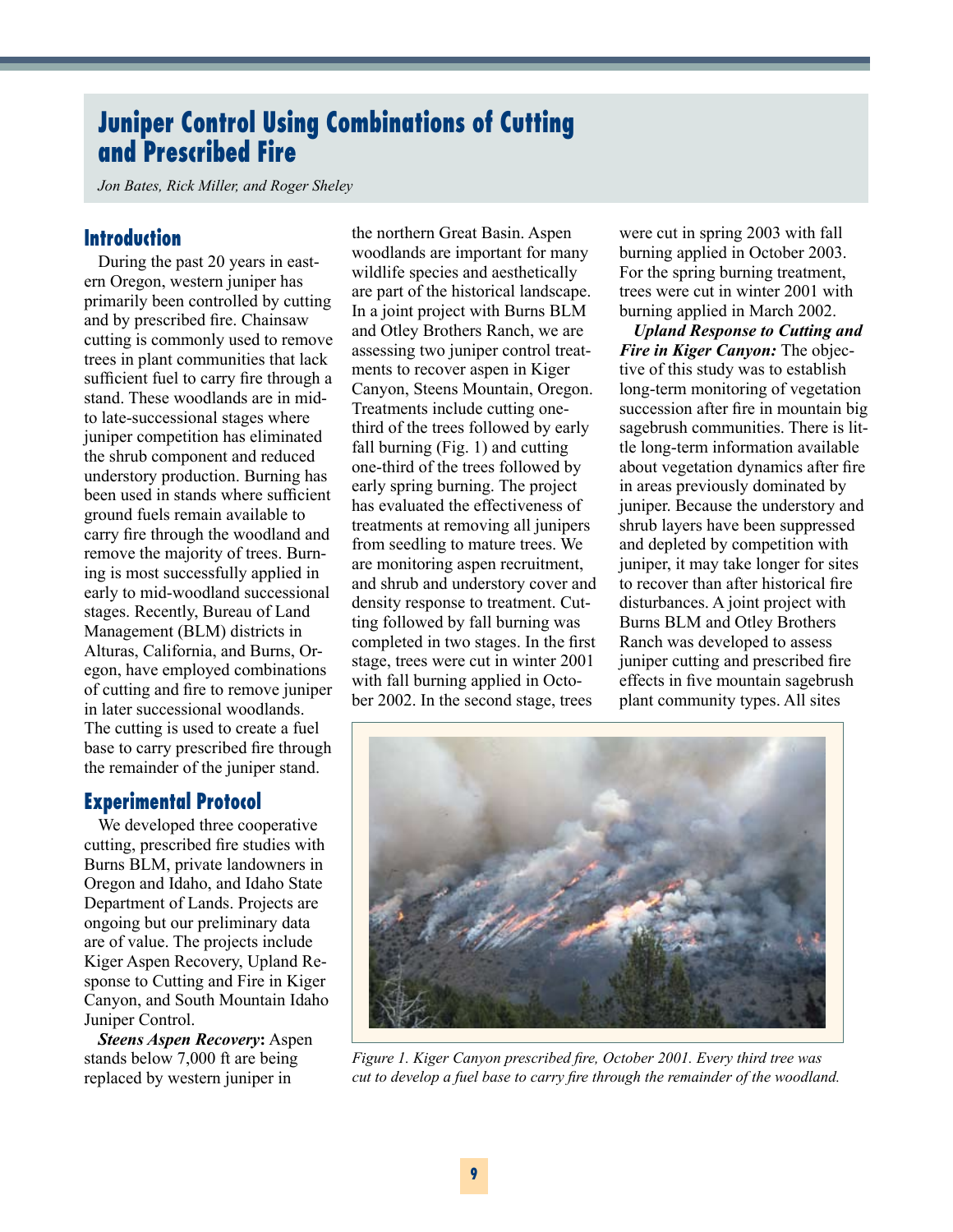

*Figure 2. Fall burned aspen plot the first growing season after fire in Kiger Canyon.*

were dominated by post-settlement juniper. Cutting was done in spring 2003, and involved dropping one-third of the trees to develop a fuel base. Pretreatment vegetation measurements were completed in July 2003. The area was prescribeburned in October 2003.

*South Mountain Idaho Juniper Control***:** The project involved three levels of cutting followed by prescribed burning. Cutting manipulations were chainsaw cutting 25 percent, 50 percent, and 75 percent of mature post-settlement trees (trees are less than 100 years old). The objective of the prescribed fire was to kill as many remaining live trees as possible using the cut trees as a fuel base. Study sites were set up along the Juniper and Corral creek drainages on South Mountain, Idaho, in summer 2002. Sites were located on lands with private and

public (Idaho Department of Lands) ownership. Two plant community types were selected. They included Western snowberry-mountain sagebrush/Idaho fescue-western needlegrass (deep soil sites) and Mountain sagebrush/western needlegrass (dry soil sites).

Pretreatment measurements of understory and overstory vegetation were completed in summer 2002. All sites were dominated by post-settlement juniper woodlands (trees are less than 100 years old) and lacked ground fuels to carry a fire without cutting. Uncut control woodlands were located adjacent to cut areas. Juniper trees were cut in October 2002. Temporary livestock exclusion fences were built around plots in May and June 2003. Prescribed fire was applied October 21–22, 2003. Burn conditions corresponded to typical BLM fire prescriptions. We established several seeding trials to test and compare natural recovery versus augmented rehabilitation. Seeding trials were developed on both

plant community types, and we are evaluating establishment of three native grass species and three native forb species, alone and in combination, at rates of 15, 20, 25, and 30 lb/acre.

## **Results**

*Steens Aspen Recovery:* Fall burning eliminated remaining juniper trees (seedling to mature trees) and resulted in the loss of most of the understory except for plants with growth points below ground and with fire-resistant seed (Fig. 2). Aspen response has been highly variable. The number of new aspen stems varied from 1,300 to 9,500 stems per acre. Aspen response appears to have been dependent on the condition and density of the pretreatment aspen stand.

Spring burning, which was a cooler burn, was not as successful at eliminating remaining juniper trees (10–20 percent of the mature trees remain). In addition, about 50 percent of the juniper seedlings survived the spring burn. There are enough seedlings present to redominate these stands in 70–80 years. The understory remained largely intact and growth was stimulated by removal of overstory competition.

*Upland Response to Cutting and Fire in Kiger Canyon***:** Fire removed most of the remaining live trees. Post-treatment measurements will begin in summer 2004. Results will focus on herbaceous colonization, diversity, and production; shrub dynamics; and speed of juniper reinvasion.

*South Mountain Idaho Juniper Control***:** Regardless of cutting treatment, the fire application was